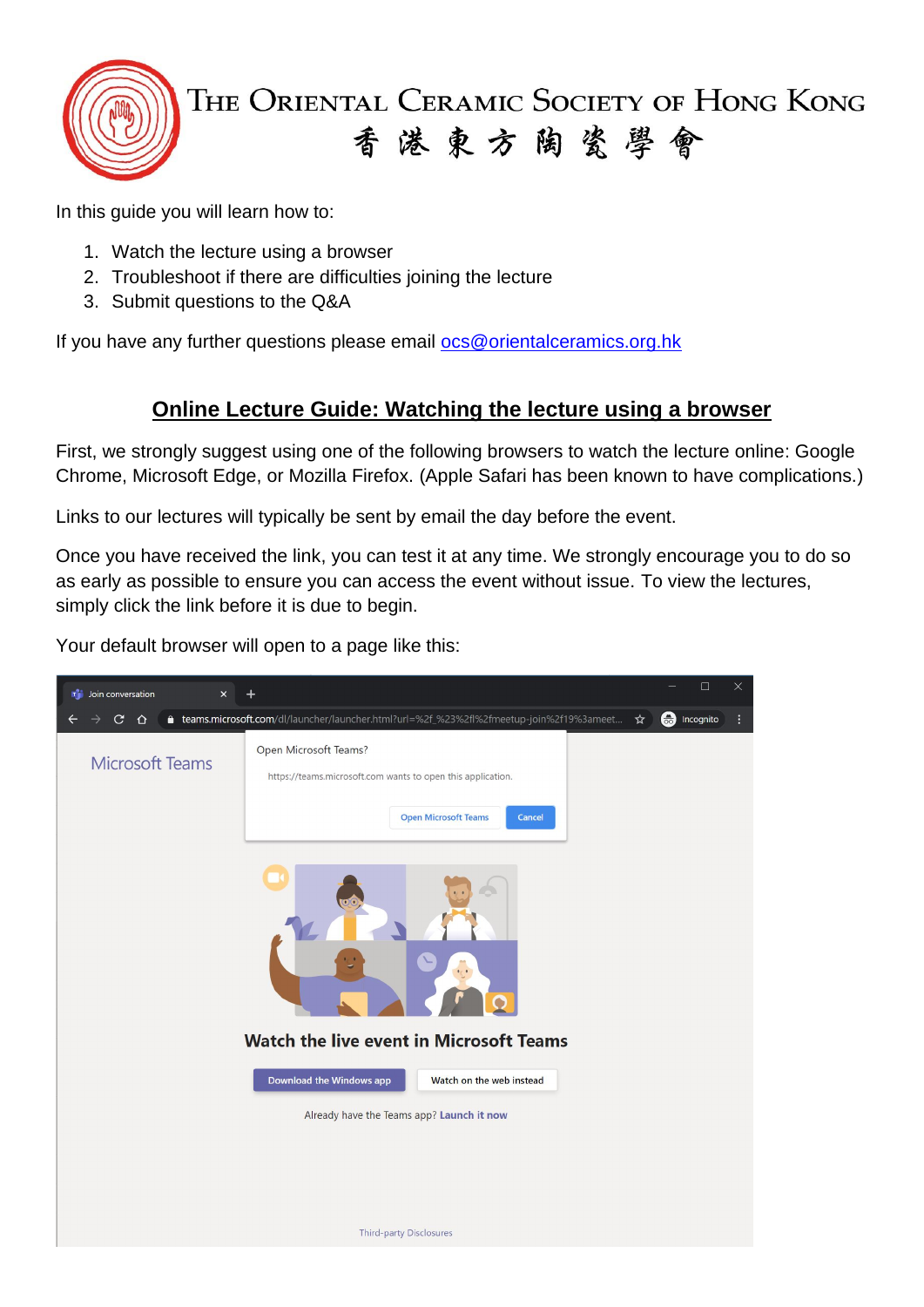Our online lectures are conducted using Microsoft Teams. If you already have an account set up with Teams you can click on the prompt "Open Microsoft Teams". **However, we strongly encourage you to click on "Watch on the web instead"**, as this is the most straightforward option:



After choosing "Watch on the web instead" you will be brought to this page:



Here, you can choose to sign in if you have a Microsoft Teams account, but **we strongly recommend selecting "Join Anonymously"**: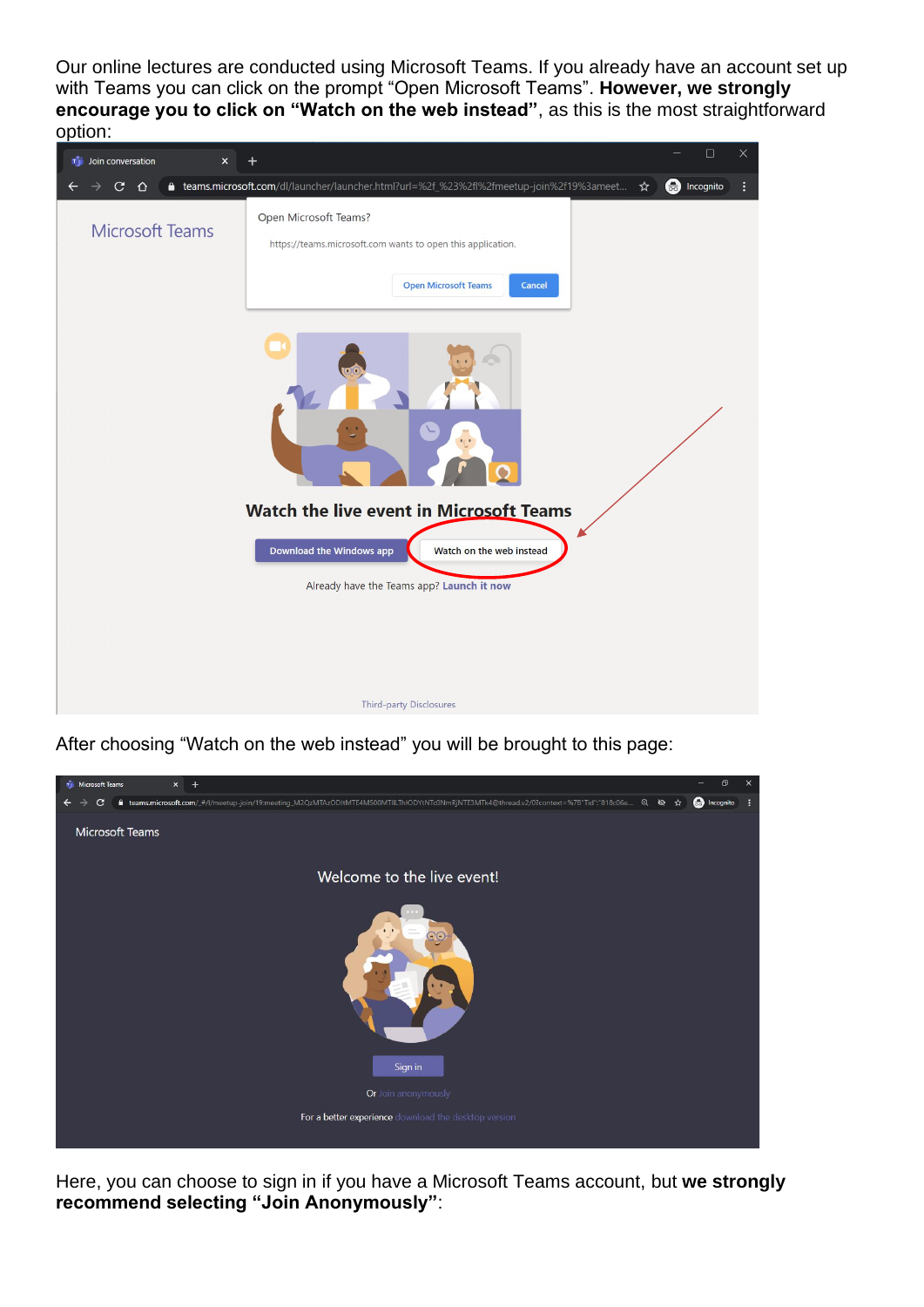

After clicking on "Join Anonymously" you will be brought to this page:



Once you have reached this page you should have no problems viewing the lecture. We suggest refreshing the browser a few minutes before the lecture begins.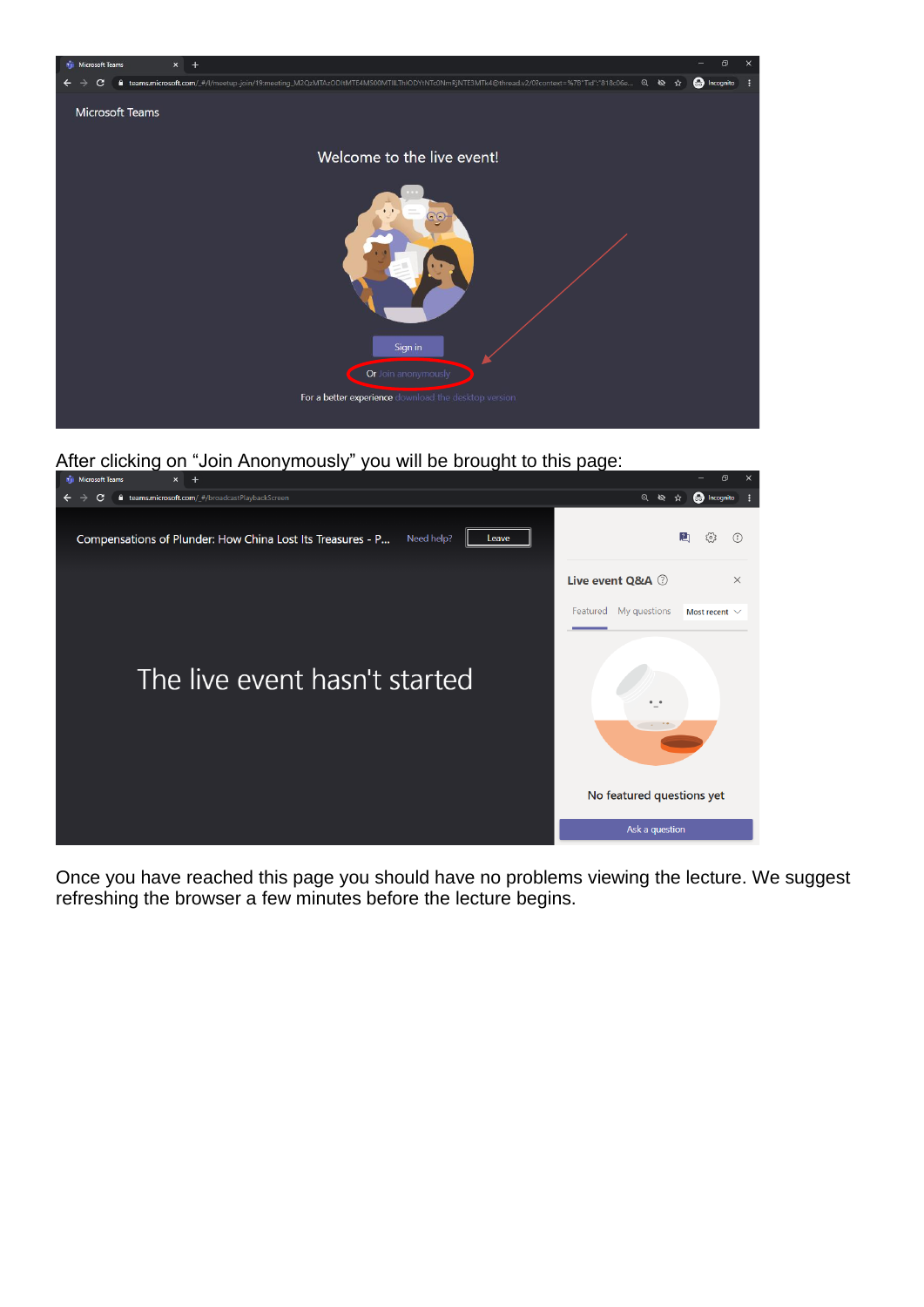## **Problems joining the lecture**

If you have trouble joining the lecture, we suggest trying the following:

- 1. Restart your computer.
- 2. Use a stable connection. If possible, plug a cable directly into your router, instead of using WiFi.
- 3. Close all unused applications (e.g. Microsoft Office, other browsers, etc.) so your computer can allocate all memory to the browser or Microsoft Teams application that you are using to watch the lecture.
- 4. Turn off your VPN.
- 5. If you have multiple Microsoft Teams accounts and are having trouble joining the lecture from your browser:
	- a. Clear your browser's history/data, including cookies, cache, and passwords.
	- b. Consider using a Private Browser, or going Incognito.
	- c. Use a different browser application than the one you usually use (Chrome, Mozilla, Microsoft Edge, etc.)